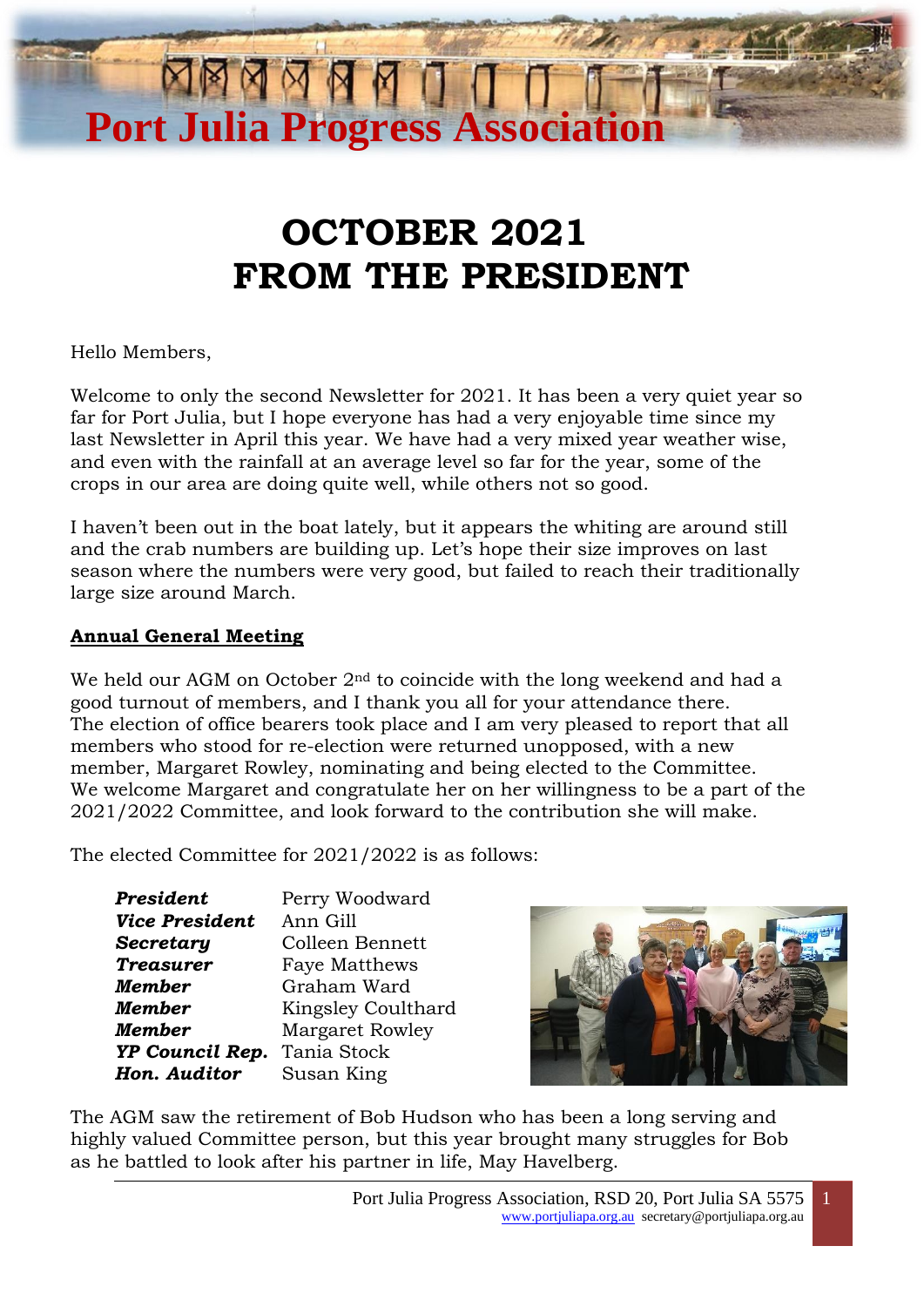in her illness, and we share with him the sadness as she lost her battle in<br>August. May is missed very much by all who knew her, and she was always a We admired the way that Bob did his very best to make life comfortable for May in her illness, and we share with him the sadness as she lost her battle in willing helper at our Easter fairs and raffle book sales, and her fishing exploits always made for good listening.

This year also saw the passing (December 2020) of our Honourable Auditor Mr. Peter Gilchrist, who held this position for many years. We passed on our deep commiserations to his wife Heather, and also our thanks for his service to our Association.

As a result of this and the need to secure a replacement Auditor, we were fortunate to gain the services of Ms. Susan King, who is a qualified Bookkeeper/Accountant. Susan was able to carry out this task very ably for us in a timely manner ready for this AGM, for which she has our grateful thanks.



We concluded the AGM with an address from Mr. Fraser Ellis, the Independent Member for Narungga, who gave a brief and interesting description of his early life and the leadup to the 2018 election when he stood as the successful Liberal Party candidate. He also summed up various local issues in response to several questions from the floor, and reaffirmed his desire to continue to represent the electorate

at the next State election to be held in March 2022.

This then ended the AGM, and all who attended then enjoyed drinks and a light supper with plenty of opportunity to have a catchup chat with neighbours and friends.

# **Tractor Replacement**

After 11 years of faithful service with the Progress Association, the Committee has agreed for the need to replace the old and trusty Massey Ferguson tractor with a modern tractor with a front-end loader capacity – this will better suit the work that we carry out around the town. This will allow our older members to continue to attend the working bees without endangering their physical

capabilities as they continue to age gracefully. We should be seeing the new tractor in the near future, in its bright blue livery colour, as it goes through its paces.

We will be advertising the Massey Ferguson for sale shortly after this, as it will be an excellent road registered vehicle to pull a boat trailer etc.

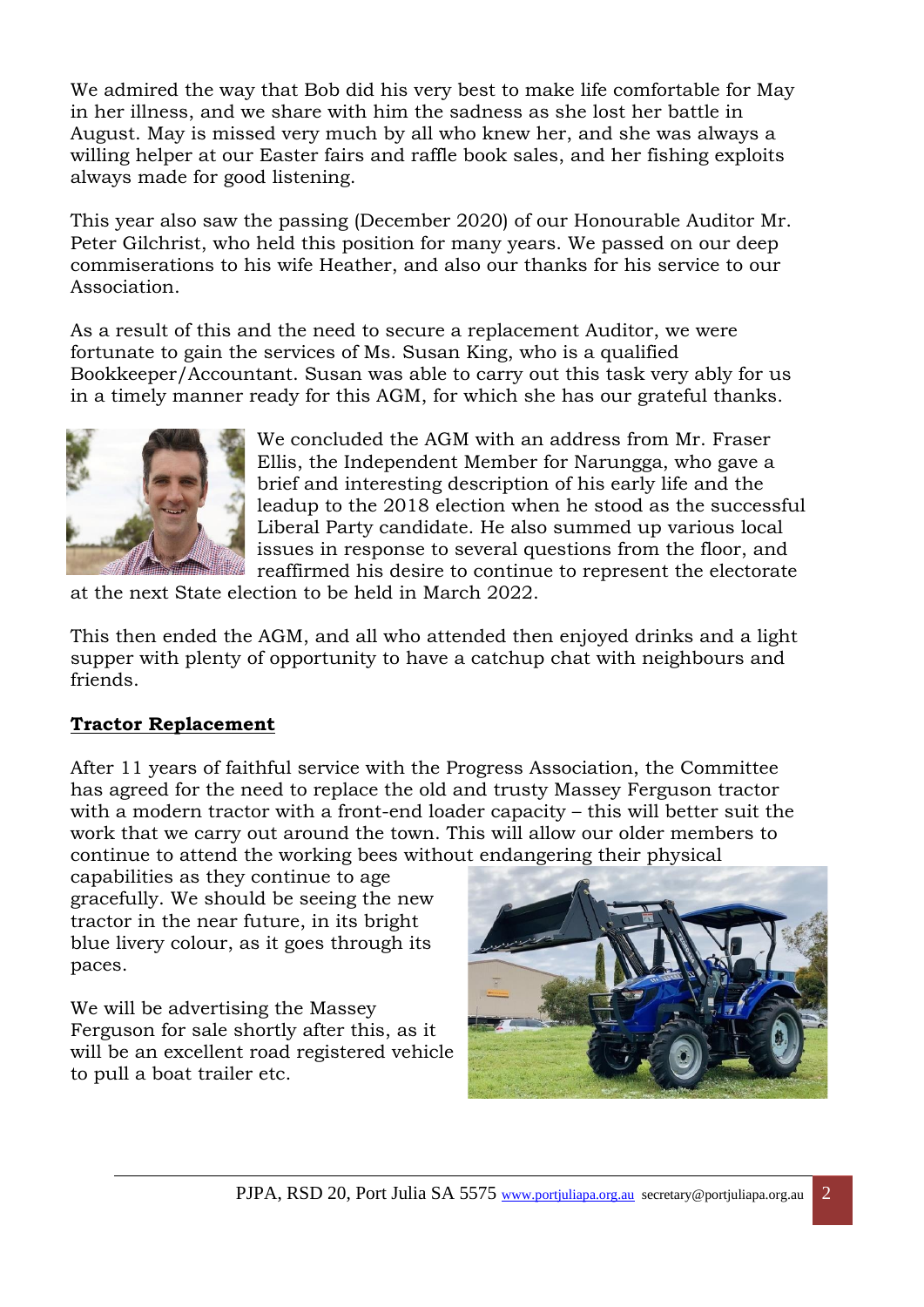# **Road Alterations**

You may notice that the Council is carrying out a realignment of the Active Road/Jetty Road junction to allow vehicles joining Jetty Road from Active Road a squarer approach to the intersection, giving a clearer view of traffic coming from the boat ramp. Drainage issues at the intersection will also be addressed and this should result in a far better road surface than is currently the case.



#### **2022 Calendars**

The new 2022 calendars are almost complete and will be made available in late November, and can then be picked up from the Brian Cherry Community Hall. Please ask the Caretakers to open the hall so that you can obtain your copy numbers are limited, so please take only one per family. The calendar has been produced by our Secretary Colleen Bennett, and is a credit to her, with all bin days and important dates shown along with important information and emergency contacts as well as photos of life in Port Julia - thank you Colleen.

#### **Christmas Dinner**

We will be able to hold our annual Christmas Dinner again this year as being in a hotel, we can comply with their Covid-Safe provisions. As we received very good feedback from those who attended in the past several years, we have decided to once again hold this event at the Dalrymple Hotel at Stansbury on Saturday, December 11th.

We have to restrict the numbers due to social distancing requirements, so an early acceptance to the invitation (flyer attached) is essential to ensure your seat.

A big thank you to Ann Gill who has once again risen to the challenge and organized it and coordinated with the hotel to ensure everything runs smoothly, and to Colleen and Faye for looking after all the other arrangements needed to make this a fun night for those attending.